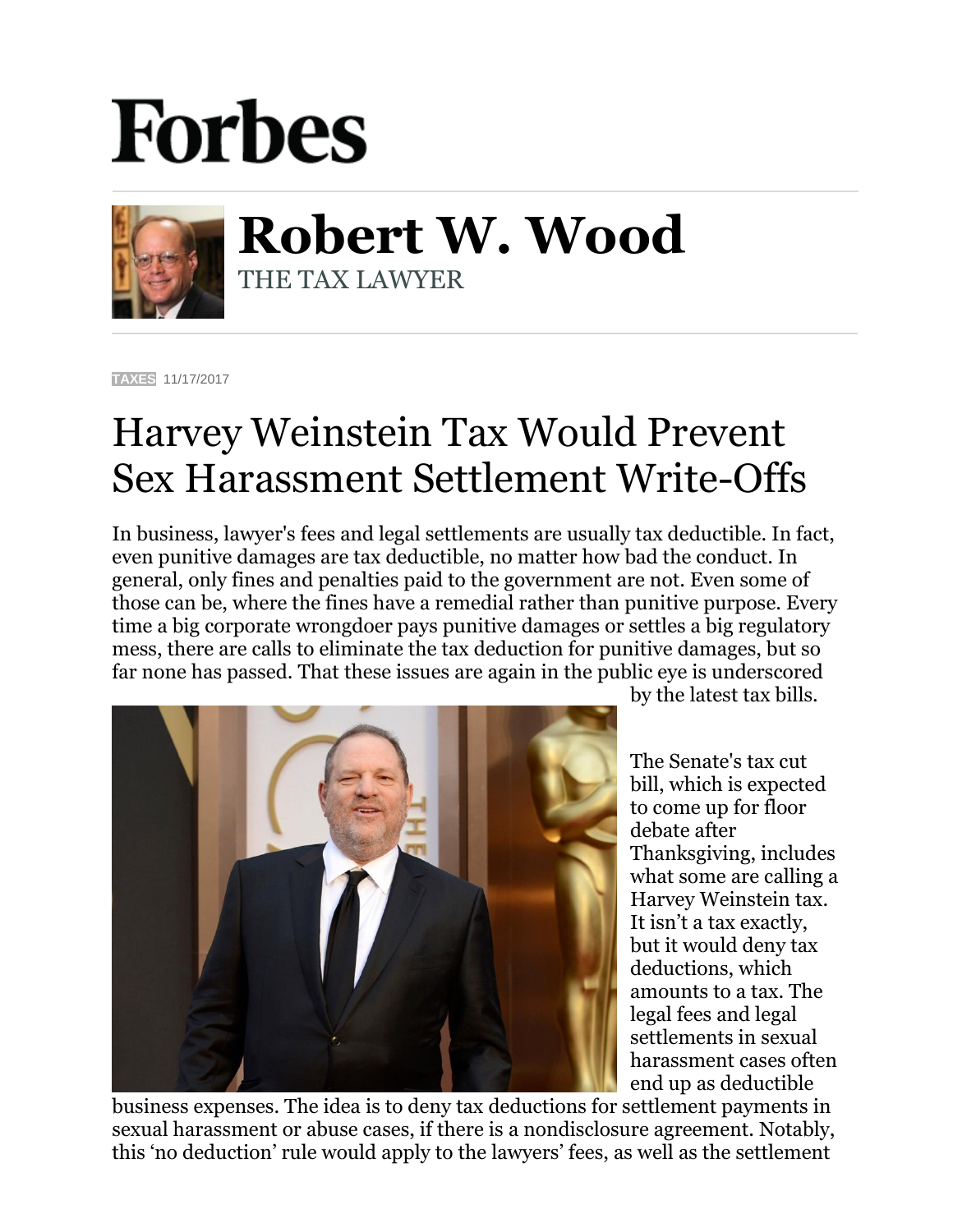payments. In some ways, it is a far bigger deal to deny tax deductions for the attorney fees. (The House bill, which passed on a party line vote last night, doesn't include such a provision.)

Note that most legal settlement agreements of any type have some type of confidentiality or nondisclosure provision. So that limitation is not much of a qualifier. Under current law, employers deduct legal fees and legal settlements relating to their trade or business. Business expenses must be "ordinary and necessary". However, an expense can be ordinary even if it occurs once in a career. And it is considered necessary if it is appropriate or helpful, even if it turns out not to be a good idea. Deductibility is controlled by nexus to a trade or business, or to income producing activity.

In the case of celebrities, the connections between income and publicity seem symbiotic. So, when celebrities pay whopping fees or even legal settlements, they may be deductible too. Trade or business expenses are worth more than investment expenses. Yet, you get *no* deduction for personal legal expenses. That means the legal expenses of a divorce, a dispute over a fight at the local pub, or defending a rape or paternity charge, yield no tax deduction. Yet, what is personal and what is investment or business can be debated.

Although Harvey Weinstein's and Kevin Spacey's actions may seem purely personal, on the job harassment can be viewed in several ways. Many harassment cases arguably arise out of personal activity that could be considered outside the course and scope of employment. Legal claims are often made against a company and its employees. If a supervisor harasses another employee, the conduct may be personal and outside the course and scope of the supervisor's employment. Yet, it arises out of a working relationship, and often involves company property, business trips, and business activities.

Under current law, that usually makes the payments tax deductible. Tax deductions can even be available in some criminal cases. In *[Clark v.](https://casetext.com/case/clark-v-commissioner-of-internal-revenue-22)  [Commissioner](https://casetext.com/case/clark-v-commissioner-of-internal-revenue-22)*, a man was wrongfully accused of assault with intent to rape during his employment. His legal expenses were deductible because he had been working within the course and scope of his employment, and because he had not committed the rape. But not every expense is deductible. In *[Cavanaugh v.](http://taxtrials.com/wp-content/uploads/2012/11/CavanaughMemo.TCM_.WPD.pdf)  [Commissioner,](http://taxtrials.com/wp-content/uploads/2012/11/CavanaughMemo.TCM_.WPD.pdf)* James Cavanaugh was CEO and sole shareholder of Jani-King, a successful janitorial-services franchisor.

He vacationed in St. Maarten one Thanksgiving with his girlfriend, Jani-King employee, Claire Robinson. It wasn't a business trip, but they were accompanied by Cavanaugh's bodyguard, and another Jani-King employee. While on the trip, Robinson suffered fatal cardiac arrest after ingesting a large amount of cocaine. Her mother sued Cavanaugh and Jani-King. Jani-King's board worried that losing the case would trigger a backlash from franchisees, so settled for \$2.3 million. Cavanaugh contributed \$250,000, which Jani-King reimbursed. Jani-King deducted it all as a business expense.